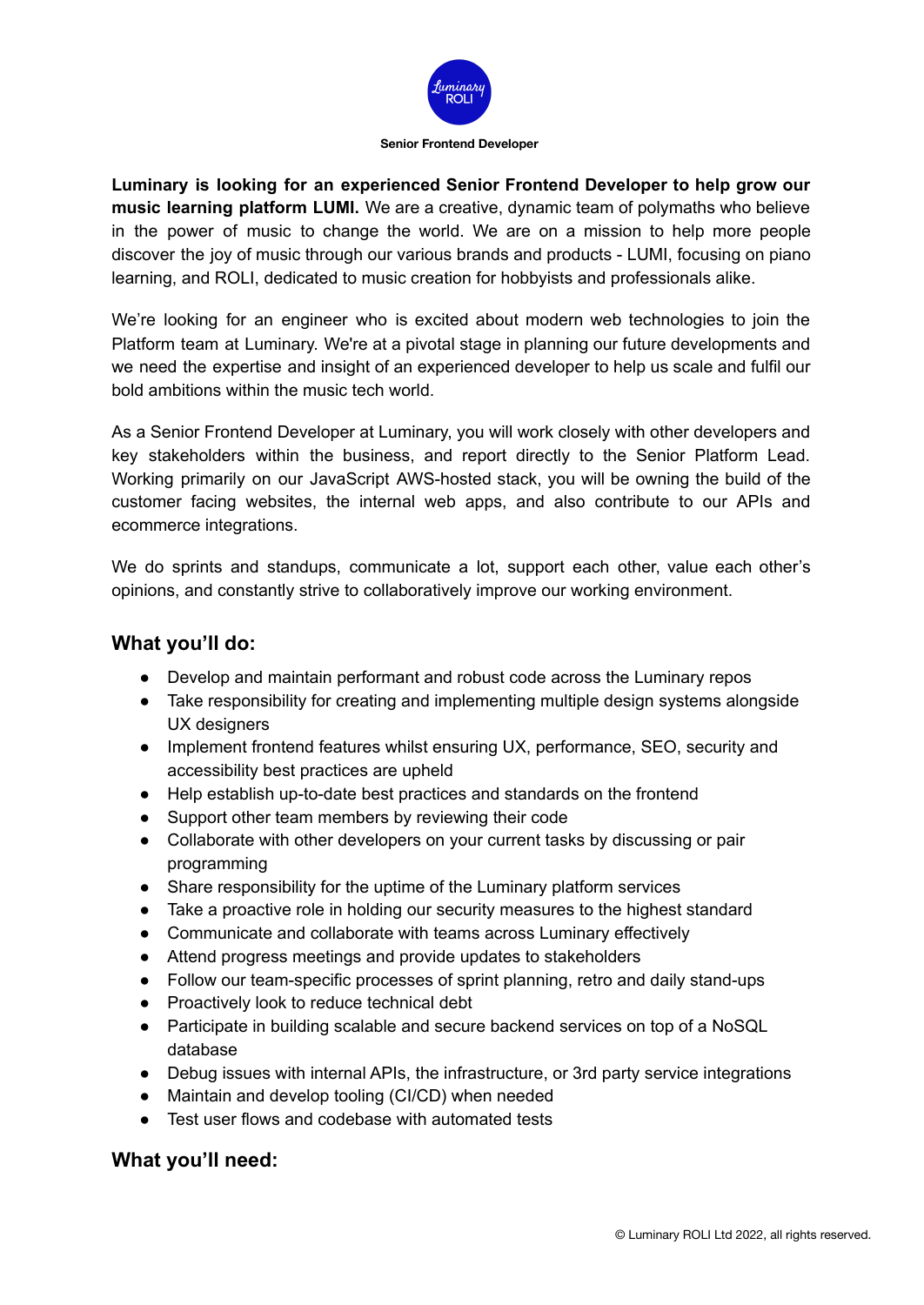

#### **Senior Frontend Developer**

- Advanced experience with modern frontend frameworks such as React and Next.js
- Demonstrable previous work on customer-facing websites with a focus on user-experience
- Strong collaboration with designers and understanding of design, UI/UX principles
- Used to working with reusable components and design systems
- Good understanding of the different forms of rendering on the web: SSR, SSG, SPA.
- Experience building React frontend applications with accessibility, SEO and performance in mind
- Measuring performance and good practices with Google Lighthouse and other tools
- Experience with ecommerce platforms (Shopify or equivalent), headless CMSs and analytics tools integration (GTM, GA)
- Comfortable with JS and CSS animations
- Some experience working with RESTful or GraphQL APIs using Express.js or Lambda
- Experience with authentication mechanisms (JWT)
- Hands on experience with AWS and CI/CD pipelines
- Experience with external web service integrations such as API driven SaaS solutions
- An understanding of security best practices on the web
- An ability to understand where, how, and why things go wrong, combined with a passion for problem solving
- A track record of planning and estimating your tasks appropriately to deliver them on time
- Excellent communication skills, good written English
- An inquisitive mind and demonstrable examples of implementing proactive solutions
- Superb and demonstrable time-management skills and the ability to work independently
- Excellent interpersonal skills and the ability to work effectively with employees at all levels

## **Technical skills:**

*Must*

- HTML / CSS
- ES2020 Javascript
- React
- Node.js

### *Recommended*

- Next.js
- GraphQL
- Web accessibility
- TypeScript
- CSS-in-JS (styled-components / Chakra / Emotion / …)
- Unit-testing framework (Jest / Mocha / …)
- State management libraries (Redux / MobX / …)

### *Nice to have*